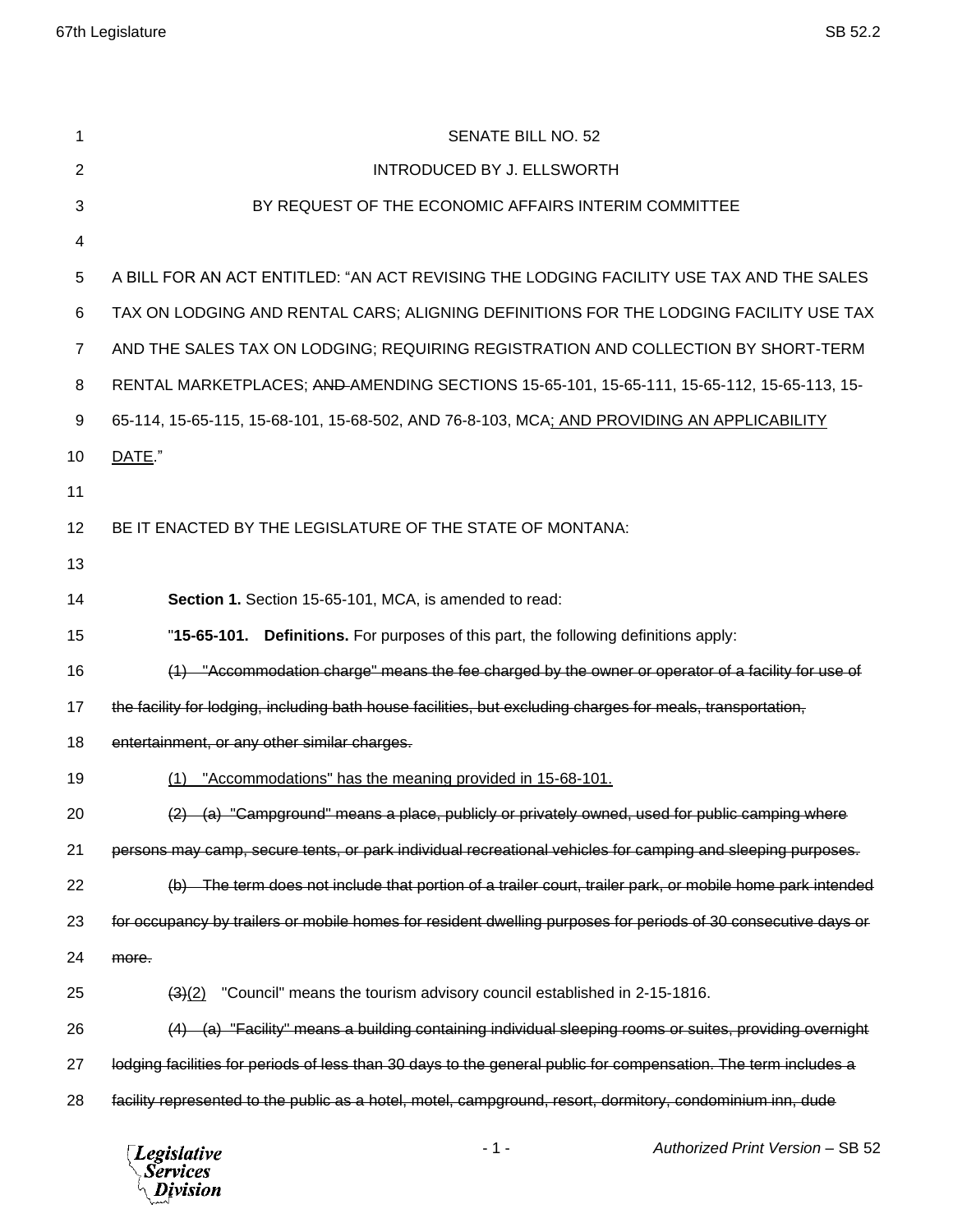ranch, guest ranch, hostel, public lodginghouse, or bed and breakfast facility.

(b) The term does not include any health care facility, as defined in 50-5-101, or any facility owned by

a corporation organized under Title 35, chapter 2 or 3, that is used primarily by persons under the age of 18

years for camping purposes, any hotel, motel, hostel, public lodginghouse, or bed and breakfast facility whose

average daily accommodation charge for single occupancy does not exceed 60% of the amount authorized

under 2-18-501 for the actual cost of lodging for travel within the state of Montana, or any other facility that is

- rented solely on a monthly basis or for a period of 30 days or more.
- (5)(3) "Indian tourism region" includes the area recognized as being historically associated with the
- seven federally recognized reservations in Montana and the Little Shell Chippewa tribe.

10  $(6)(4)$  "Nonprofit convention and visitors bureau" means a nonprofit corporation organized under

Montana law and recognized by a majority of the governing body in the city, consolidated city-county, resort

area, or resort area district in which the bureau is located.

(5) "Person" has the meaning provided in 15-68-101.

(6) "Purchaser" has the meaning provided in 15-68-101.

 (7) "Regional nonprofit tourism corporation" means a nonprofit corporation organized under Montana law and recognized by the council as the entity for promoting tourism within one of several regions established

by executive order of the governor.

- (8) "Resort area" means an area established pursuant to 7-6-1508.
- (9) "Resort area district" has the meaning provided in 7-6-1501.
- (10) "Sales price" has the meaning provided in 15-68-101.
- (11) "Seller" has the meaning provided in 15-68-101.
- (12) "Short-term rental marketplace" has the meaning provided in 15-68-101."
- 

**Section 2.** Section 15-65-111, MCA, is amended to read:

- "**15-65-111. Tax rate.** (1) There is imposed on the user of a facility accommodations a tax at a rate
- 26 equal to 4% of the accommodation charge collected by the facility sales price paid by the purchaser.
- (2) Accommodation charges do Sales price does not include charges for rooms accommodations
- used for purposes other than lodging."

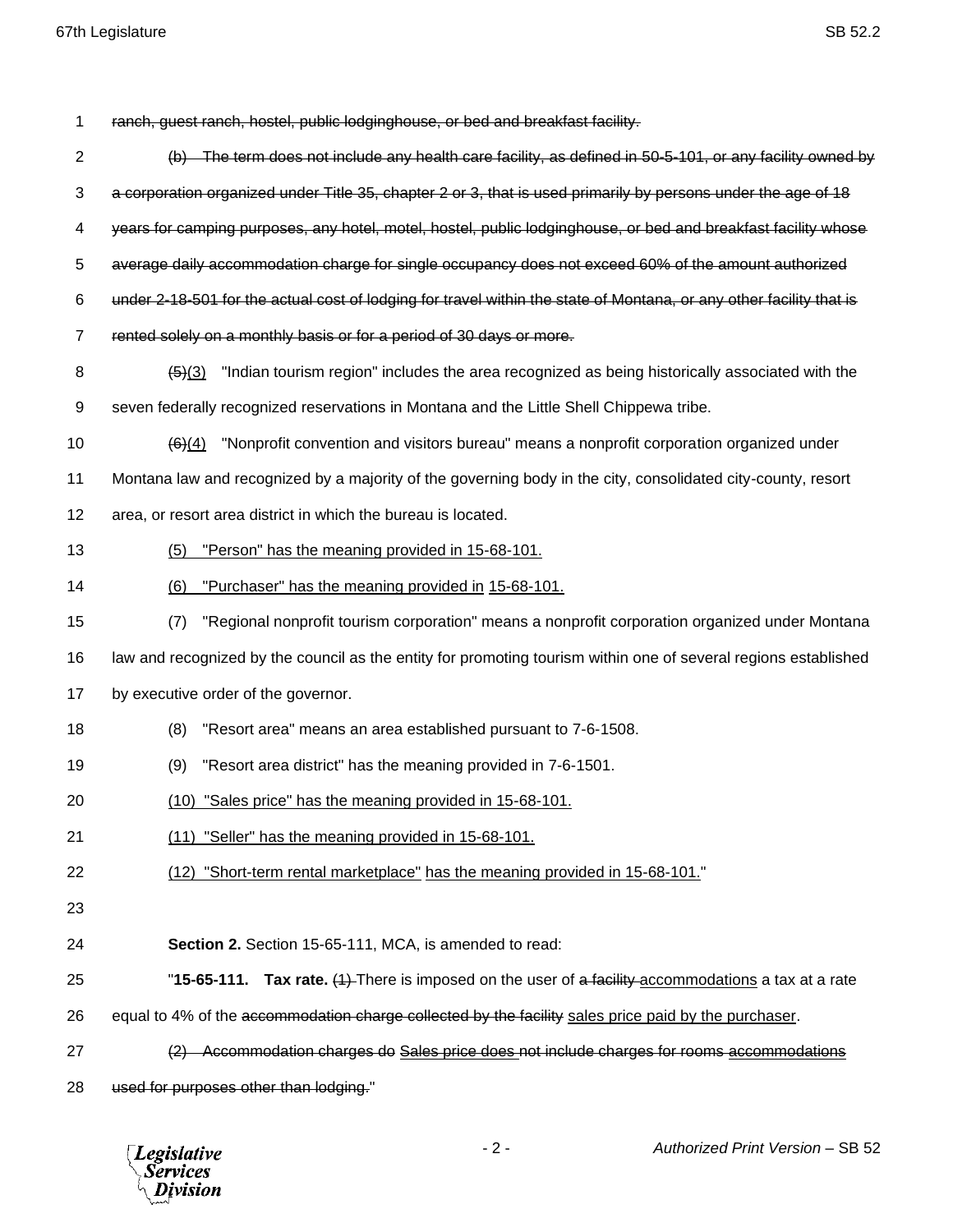| 1              |                                                                                                                     |
|----------------|---------------------------------------------------------------------------------------------------------------------|
| 2              | Section 3. Section 15-65-112, MCA, is amended to read:                                                              |
| 3              | "15-65-112. Collection and reporting. (1) The owner or operator of a facility-seller of                             |
| 4              | accommodations shall collect the tax imposed by 15-65-111.                                                          |
| 5              | The owner or operator seller shall report to the department of revenue, at the end of each<br>(2)                   |
| 6              | calendar quarter, the gross receipts collected during that quarter attributable to accommodation charges for the    |
| $\overline{7}$ | use of the facility the sales price paid by the purchaser. The report is due on or before the last day of the month |
| 8              | following the end of the calendar quarter and must be accompanied by a payment in an amount equal to the tax        |
| 9              | required to be collected under subsection (1) this section.                                                         |
| 10             | The payment of the tax on the gross receipts must include any tax on the sales price that is<br>(3)                 |
| 11             | collected at the time of reservation unless the purchaser cancels the reservation or fails to appear for the        |
| 12             | reservation and the seller refunds the sales price to the purchaser for a canceled reservation in the same          |
| 13             | quarter in which the sales price was collected. The seller may apply to the department of revenue for the           |
| 14             | remitted tax portion of the canceled reservation if the refund is shown to be in a later quarter."                  |
| 15             |                                                                                                                     |
| 16             | Section 4. Section 15-65-113, MCA, is amended to read:                                                              |
| 17             | "15-65-113. Audits -- records. (1) The department of revenue may audit the books and records of                     |
| 18             | any owner or operator seller to ensure that the proper amount of tax imposed by 15-65-111 has been collected.       |
| 19             | An audit may be done on the premises of the ewner or operator of a facility-seller or at any other convenient       |
| 20             | location.                                                                                                           |
| 21             | The department may request the owner or operator of a facility-seller to provide the department<br>(2)              |
| 22             | with books, ledgers, registers, or other documents necessary to verify the correct amount of tax.                   |
| 23             | The owner or operator of a facility-seller shall maintain and have available for inspection by the<br>(3)           |
| 24             | department books, ledgers, registers, or other documents showing the collection of accommodation charges            |
| 25             | sales price and tax collections for the preceding 5 years.                                                          |
| 26             | Except in the case of a person who, with intent to evade the tax, purposely or knowingly files a<br>(4)             |
| 27             | false or fraudulent return violating the provisions of this part, the amount of tax due under any return must be    |
| 28             | determined by the department within 5 years after the return is made, and the department thereafter is barred       |
|                |                                                                                                                     |

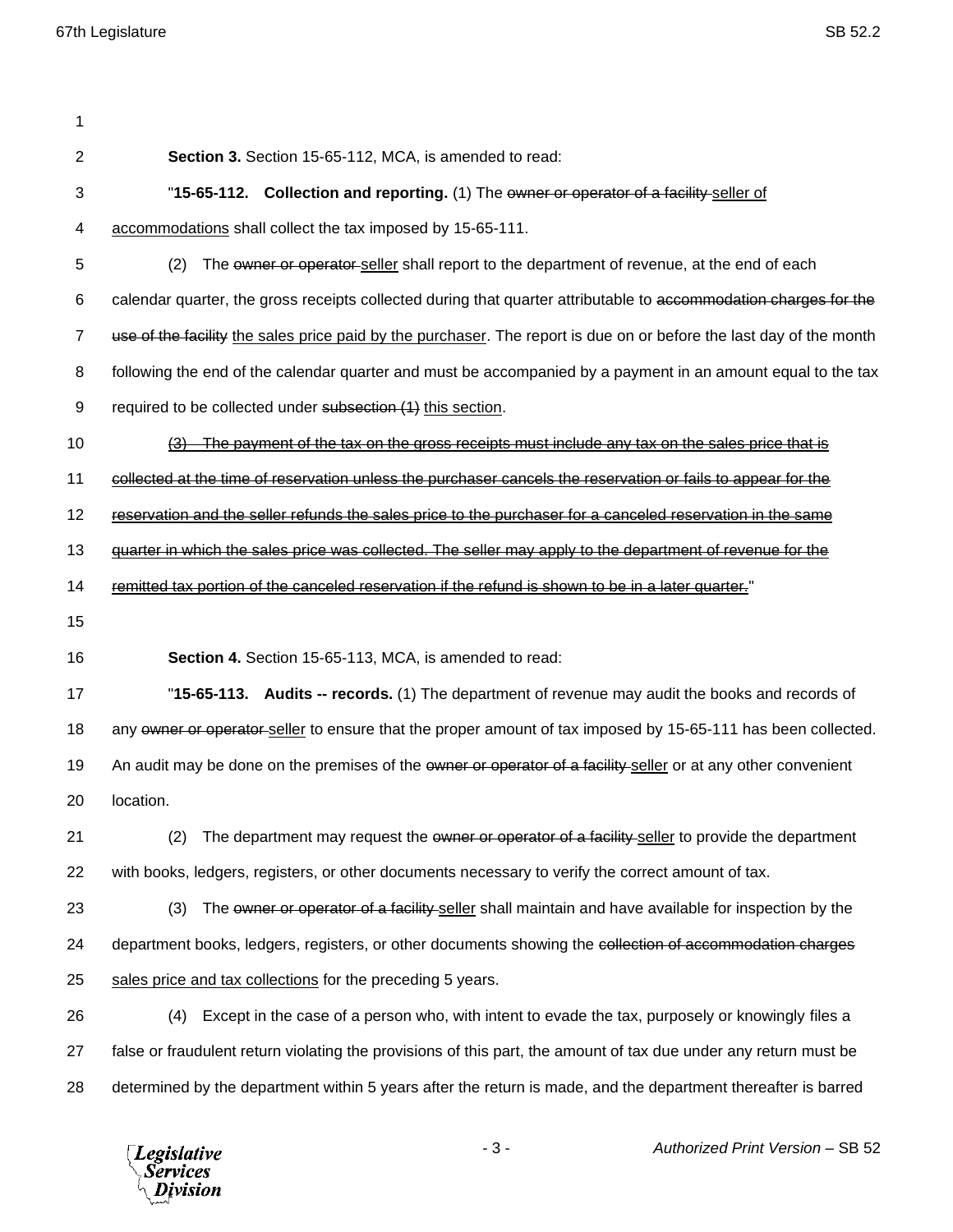| 1              | from revising any such return or recomputing the tax due thereon after the department has determined the tax,       |
|----------------|---------------------------------------------------------------------------------------------------------------------|
| $\overline{c}$ | and no proceeding in court for the collection of the tax may be instituted unless notice of any additional tax is   |
| 3              | provided within such the period.                                                                                    |
| 4              | An application for revision may be filed with the department by an owner or operator of a facility a<br>(5)         |
| 5              | seller within 5 years from the original due date of the return."                                                    |
| 6              |                                                                                                                     |
| 7              | Section 5. Section 15-65-114, MCA, is amended to read:                                                              |
| 8              | "15-65-114. Registration numberSeller's permit -- application to department -- collection by                        |
| 9              | short-term rental marketplace. (1) The owner or operator of a facility shall apply to the department of revenue     |
| 10             | for a registration number.                                                                                          |
| 11             | (2) The application must be made on a form provided by the department.                                              |
| 12             | (3) Upon completion of the application and delivery of the application to the department, the                       |
| 13             | department must assign a registration number to the owner, operator, or facility, as appropriate.                   |
| 14             | Before engaging in business within the state, a seller of accommodations must obtain a seller's<br>(1)              |
| 15             | permit in accordance with 15-68-401.                                                                                |
| 16             | A short-term rental marketplace shall register with the department of revenue and collect the tax<br>(2)            |
| 17             | imposed by this chapter as provided in [section 8]."                                                                |
| 18             |                                                                                                                     |
| 19             | Section 6. Section 15-65-115, MCA, is amended to read:                                                              |
| 20             | "15-65-115. Failure to pay or file -- penalty and interest -- review -- interest. (1) An owner or                   |
| 21             | operator of a facility A seller who fails to file the report as required by 15-65-112 must be assessed a penalty as |
| 22             | provided in 15-1-216. The department may waive any penalty as provided in 15-1-206.                                 |
| 23             | An owner or operator of a facility A seller who fails to make payment or fails to report and make<br>(2)            |
| 24             | payment as required by 15-65-112 must be assessed penalty and interest as provided in 15-1-216. The                 |
| 25             | department may waive any penalty pursuant to 15-1-206.                                                              |
| 26             | (a) If an owner or operator of a facility a seller fails to file the report required by 15-65-112 or if the<br>(3)  |
| 27             | department determines that the report understates the amount of tax due, the department may determine the           |
| 28             | amount of the tax due and assess that amount against the owner or operator seller. The provisions of 15-1-211       |



- 4 - *Authorized Print Version* – SB 52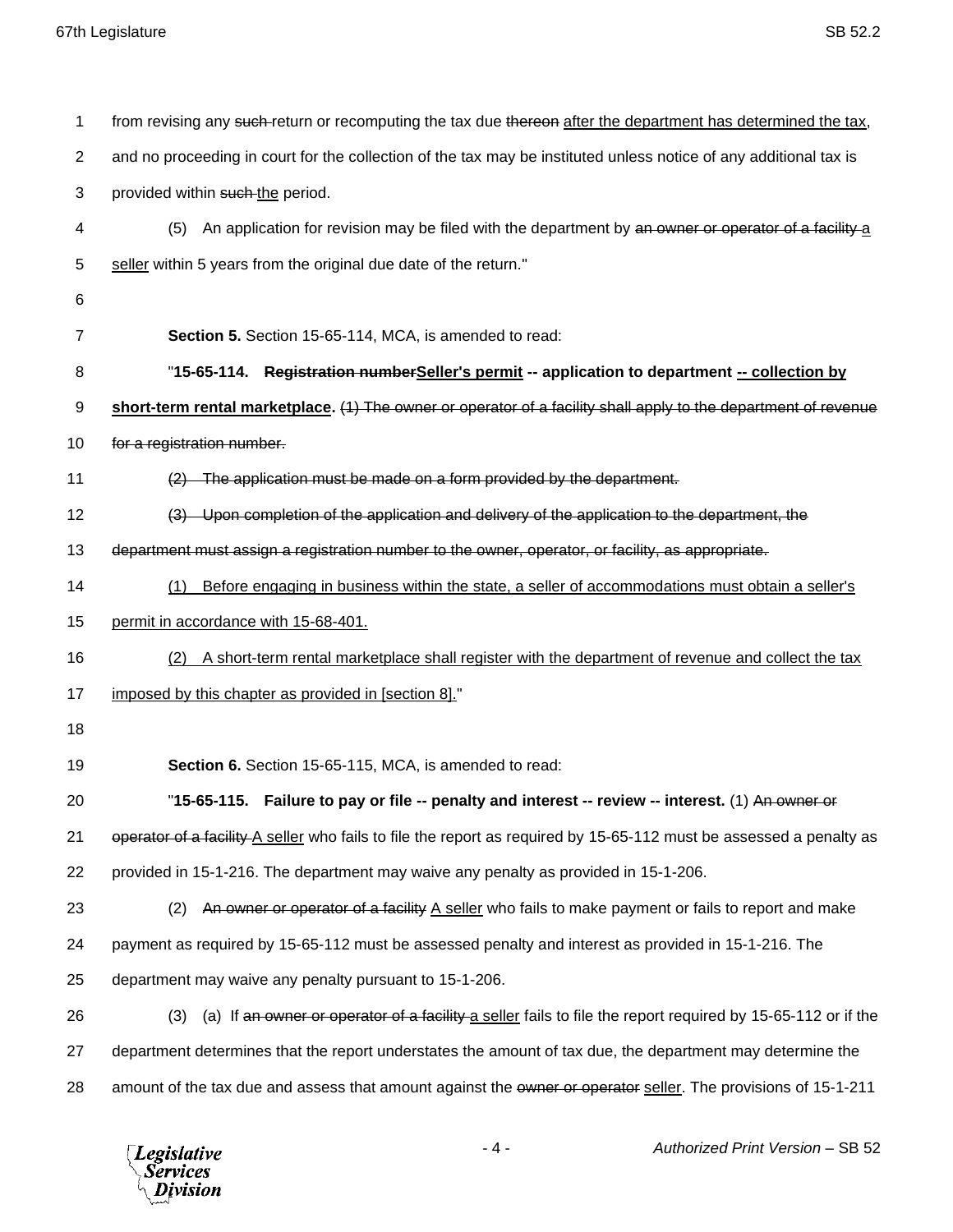1 apply to any assessment by the department. The taxpayer seller may seek review of the assessment pursuant to 15-1-211. (b) When a deficiency is determined and the tax becomes final, the department shall mail a notice 4 and demand for payment to the owner or operator seller. Penalty and interest must be added to any deficiency assessment as provided in 15-1-216." 6 **Section 7.** Section 15-68-101, MCA, is amended to read: "**15-68-101. Definitions.** For purposes of this chapter, unless the context requires otherwise, the following definitions apply: (1) (a) "Accommodations" means a building or structure containing individual sleeping rooms or suites that provides overnight lodging facilities for periods of less than 30 days to the general public for **compensation** SHORT-TERM RENTALS OR INDIVIDUAL SLEEPING ROOMS, SUITES, CAMPING SPACES, OR OTHER UNITS OFFERED FOR OVERNIGHT LODGING PERIODS OF LESS THAN 30 DAYS TO THE GENERAL PUBLIC FOR COMPENSATION. 14 (b) Accommodations includes a facility or INCLUDE UNITS LOCATED IN property represented to the public as a hotel, motel, campground, resort, dormitory, condominium inn, dude ranch, guest ranch, hostel, public 16 lodginghouse, er-bed and breakfast facility, er vacation home, home, apartment, timeshare, room, or rooms 17 rented by or on behalf of the owner or seller. (c) The term does not include: 19 (i) a health care facility, as defined in  $50-5-101$ ;  $\frac{1}{2}$  (ii) any facility owned by a corporation organized under Title 35, chapter 2 or 3. 21 (iii) a facility that is used primarily by persons under 18 years of age for camping purposes,  $\sqrt{OR-APY}$  hotel, motel, hostel, public lodginghouse, or bed and breakfast facility whose average daily accommodation charge for single occupancy does not exceed 60% of the amount authorized under 2-18-501 for the actual cost 24 of lodging for travel within the state of Montana, or any other facility that is rented solely on a monthly basis or for a period of 30 days or more 26 (IV) ROOMS OR SPACES OFFERED SEPARATELY TO THE GENERAL PUBLIC FOR NONLODGING PURPOSES, 27 INCLUDING MEETING, CONFERENCE, OR BANQUET SPACES. (2) (a) "Admission" means payment made for the privilege of being admitted to a facility, place, or

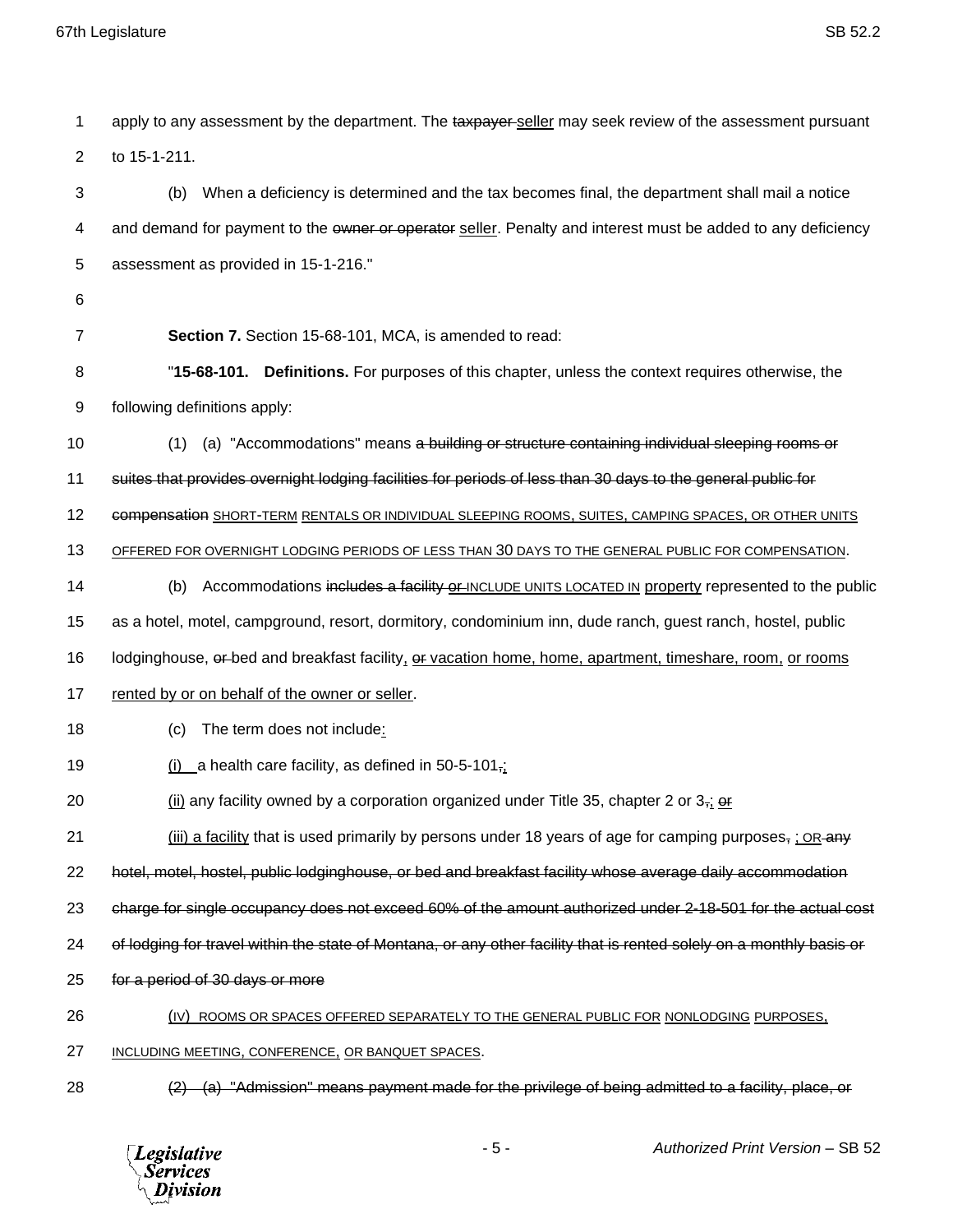| 1  | event.                                                                                                           |
|----|------------------------------------------------------------------------------------------------------------------|
| 2  | (b) The term does not include payment for admittance to a movie theater or to a sporting event                   |
| 3  | sanctioned by a school district, college, or university.                                                         |
| 4  | $\frac{1}{2}(2)$ (a) "Base rental charge" means the following:                                                   |
| 5  | charges for time of use of the rental vehicle and mileage, if applicable;<br>(i)                                 |
| 6  | charges accepted by the renter for personal accident insurance;<br>(ii)                                          |
| 7  | charges for additional drivers or underage drivers; and or AND<br>(iii)                                          |
| 8  | (iv) charges for child safety restraints, luggage racks, ski racks, or other accessory equipment for the         |
| 9  | rental vehicle.                                                                                                  |
| 10 | The term does not include:<br>(b)                                                                                |
| 11 | -rental vehicle price discounts allowed and taken;<br>$\leftrightarrow$                                          |
| 12 | (ii) RENTAL VEHICLE PRICE DISCOUNTS ALLOWED AND TAKEN;                                                           |
| 13 | (II) rental charges or other charges or fees imposed on the rental vehicle owner or operator for the             |
| 14 | privilege of operating as a concessionaire at an airport terminal building;                                      |
| 15 | $(iii)(ii)$ (III) motor fuel;                                                                                    |
| 16 | $f(x)$ (iii) (IV) intercity rental vehicle drop charges; or                                                      |
| 17 | taxes imposed by the federal government or by state or local governments.<br>$(v)$ (iv) $(v)$                    |
| 18 | (a) "Campground" means a place used for public camping where persons may camp, secure<br>(4)(3)                  |
| 19 | tents, or park individual recreational vehicles for camping and sleeping purposes.                               |
| 20 | (b) The term does not include that portion of a trailer court, trailer park, or mobile home park intended        |
| 21 | for occupancy by trailers or mobile homes for resident dwelling purposes for periods of 30 consecutive days or   |
| 22 | more.                                                                                                            |
| 23 | "Engaging in business" means carrying on or causing to be carried on any activity with the<br>$\frac{(5)(4)}{2}$ |
| 24 | purpose of receiving direct or indirect benefit.                                                                 |
| 25 | (6) (a) "Lease", "leasing", or "rental" means any transfer of possession or control of tangible personal         |
| 26 | property for a fixed or indeterminate term for consideration. A lease or rental may include future options to    |
| 27 | purchase or extend.                                                                                              |
| 28 | Lease or rental includes agreements covering motor vehicles and trailers when the amount of                      |

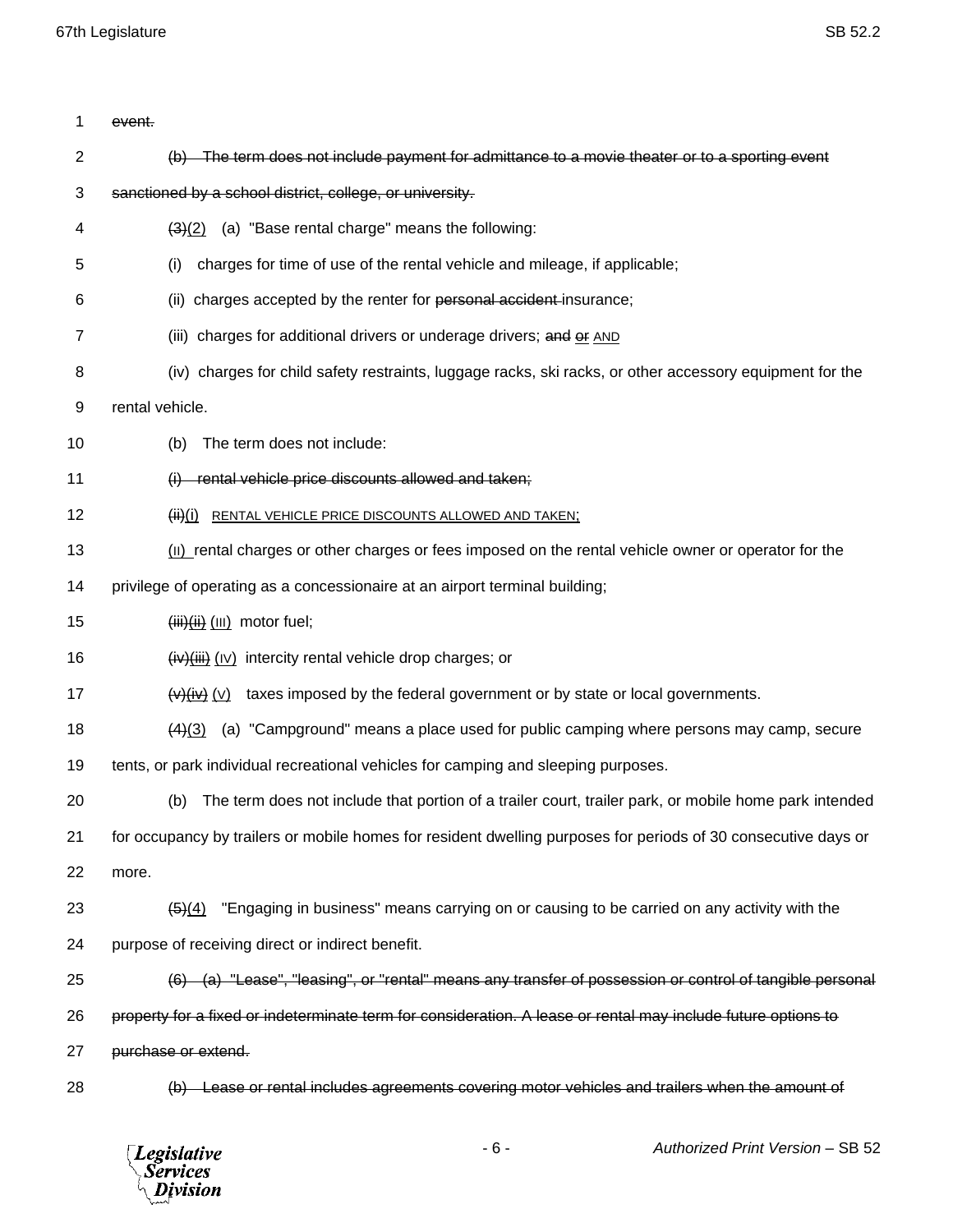| 1              | consideration may be increased or decreased by reference to the amount realized upon sale or disposition of    |
|----------------|----------------------------------------------------------------------------------------------------------------|
| $\overline{2}$ | the property, as defined in 26 U.S.C. 7701(h)(1).                                                              |
| 3              | (c) The term does not include:                                                                                 |
| 4              | $(i)$ a transfer of possession or control of property under a security agreement or deferred payment           |
| 5              | plan that requires the transfer of title upon completion of the required payments;                             |
| 6              | (ii) a transfer of possession or control of property under an agreement that requires the transfer of title    |
| 7              | upon completion of required payments and payment of an option price that does not exceed the greater of \$100  |
| 8              | or 1% of the total required payments; or                                                                       |
| 9              | (iii) providing tangible personal property with an operator if an operator is necessary for the equipment      |
| 10             | to perform as designed and not just to maintain, inspect, or set up the tangible personal property.            |
| 11             | This definition must be used for sales tax and use tax purposes regardless of whether a<br>$\Theta$            |
| 12             | transaction is characterized as a lease or rental under generally accepted accounting principles, the Internal |
| 13             | Revenue Code, the Montana Uniform Commercial Code, or other provisions of federal, state, or local law.        |
| 14             | (e) This definition must be applied only prospectively from the date of adoption and has no retroactive        |
| 15             | impact on existing leases or rentals.                                                                          |
| 16             | (a) "Motor vehicle" means:<br>(7)(5)                                                                           |
| 17             | (i) a light vehicle as defined in $61-1-101$ <sub>7</sub> ;                                                    |
| 18             | (ii) a motorcycle as defined in $61-1-101$ <sub>7</sub> ;                                                      |
| 19             | $(iii)$ a motor-driven cycle as defined in 61-1-101,                                                           |
| 20             | $(iv)$ a quadricycle as defined in 61-1-101,                                                                   |
| 21             | (v) a motorboat or a sailboat as defined in $23-2-502$ <sub>7</sub> ; OR                                       |
| 22             | (vi) a snowmobile, as defined in 61-1-101(vii) a recreational vehicle, as defined in 61-1-101; or              |
| 23             | $\frac{f(vii)}{g(vi)}$ an off-highway vehicle as defined in 23-2-801 that:                                     |
| 24             | is rented for a period of not more than 30 days;<br>$\overline{(i)(A)}$                                        |
| 25             | $(ii)(B)$ is rented without a driver, pilot, or operator; and                                                  |
| 26             | $\overline{\text{Hil}(C)}$ is designed to transport 15 or fewer passengers.                                    |
| 27             | Motor vehicle includes:<br>(b)                                                                                 |
| 28             | a rental vehicle rented pursuant to a contract for insurance; and<br>(i)                                       |

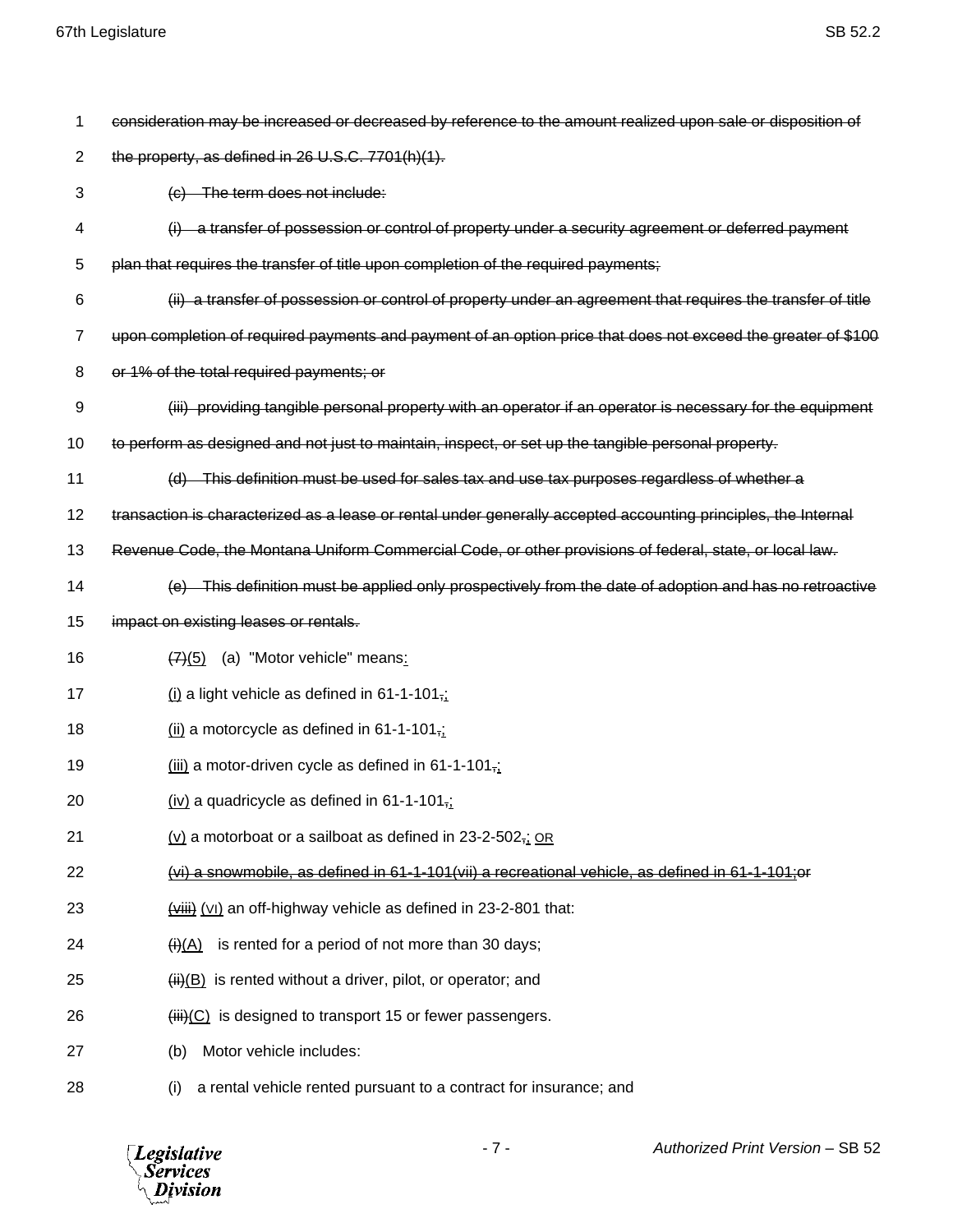| 1              | (ii) a truck, trailer, or semitrailer that has a gross vehicle weight of less than 22,000 pounds, that is         |
|----------------|-------------------------------------------------------------------------------------------------------------------|
| 2              | rented without a driver, and that is used in the transportation of personal property.                             |
| 3              | The term does not include farm vehicles, machinery, or equipment.<br>(c)                                          |
| 4              | "Online hosting platform" means any person that provides an online application, software, website,<br>(6)         |
| 5              | or system through which a seller may advertise, rent, or furnish accommodations or rental vehicles, and           |
| 6              | through which a purchaser may arrange for use of those accommodations or the use or lease of rental vehicles.     |
| $\overline{7}$ | Online hosting platforms include any online travel company or third-party reservation intermediary that           |
| 8              | facilitates the sale or use of accommodations or rental vehicles.                                                 |
| 9              | (8) "Permit" or "seller's permit" means a seller's permit as described in 15-68-401.                              |
| 10             | "Person" means an individual, estate, trust, fiduciary, corporation, partnership, limited liability<br>(9)(7)     |
| 11             | company, limited liability partnership, online hosting platform, or any other legal entity.                       |
| 12             | (40)(8) "Purchaser" means a person to whom a sale of personal property-accommodations or a rental                 |
| 13             | vehicle is made or to whom a service is furnished.                                                                |
| 14             | $(11)(9)$ "Rental vehicle" means a motor vehicle that is used for or by a person other than the owner of          |
| 15             | the motor vehicle through an arrangement and for consideration.                                                   |
| 16             | (12)(10) "Retail sale" means any sale, lease, or rental for any purpose other than for resale, sublease,          |
| 17             | or subrent.                                                                                                       |
| 18             | (13)(11) "Sale" or "selling" means the transfer-rental or use of property-accommodations or rental                |
| 19             | vehicles for consideration or the performance of a service for consideration.                                     |
| 20             | (44)(12) (a) "Sales price" applies to the measure subject to sales-the tax under Title 15, chapter 65,            |
| 21             | and this chapter and means the total amount or paid by the purchaser in the form of consideration, including      |
| 22             | cash, credit, property, and services, for which personal property or-sales of accommodations, rental vehicles, or |
| 23             | services are provided, sold, leased, or rented or valued in money, whether received in money or otherwise,        |
| 24             | without any deduction for the following:                                                                          |
| 25             | the seller's cost of the property sold;<br>(i)                                                                    |
| 26             | (ii) the cost of materials used, labor or service costs, interest, losses, all costs of transportation to the     |
| 27             | seller, all taxes imposed on the seller, and any other expense of the seller;                                     |
| 28             | (iii) charges by the seller for any services necessary to complete the sale, other than delivery and              |

*Legislative*<br>Services<br>*Division*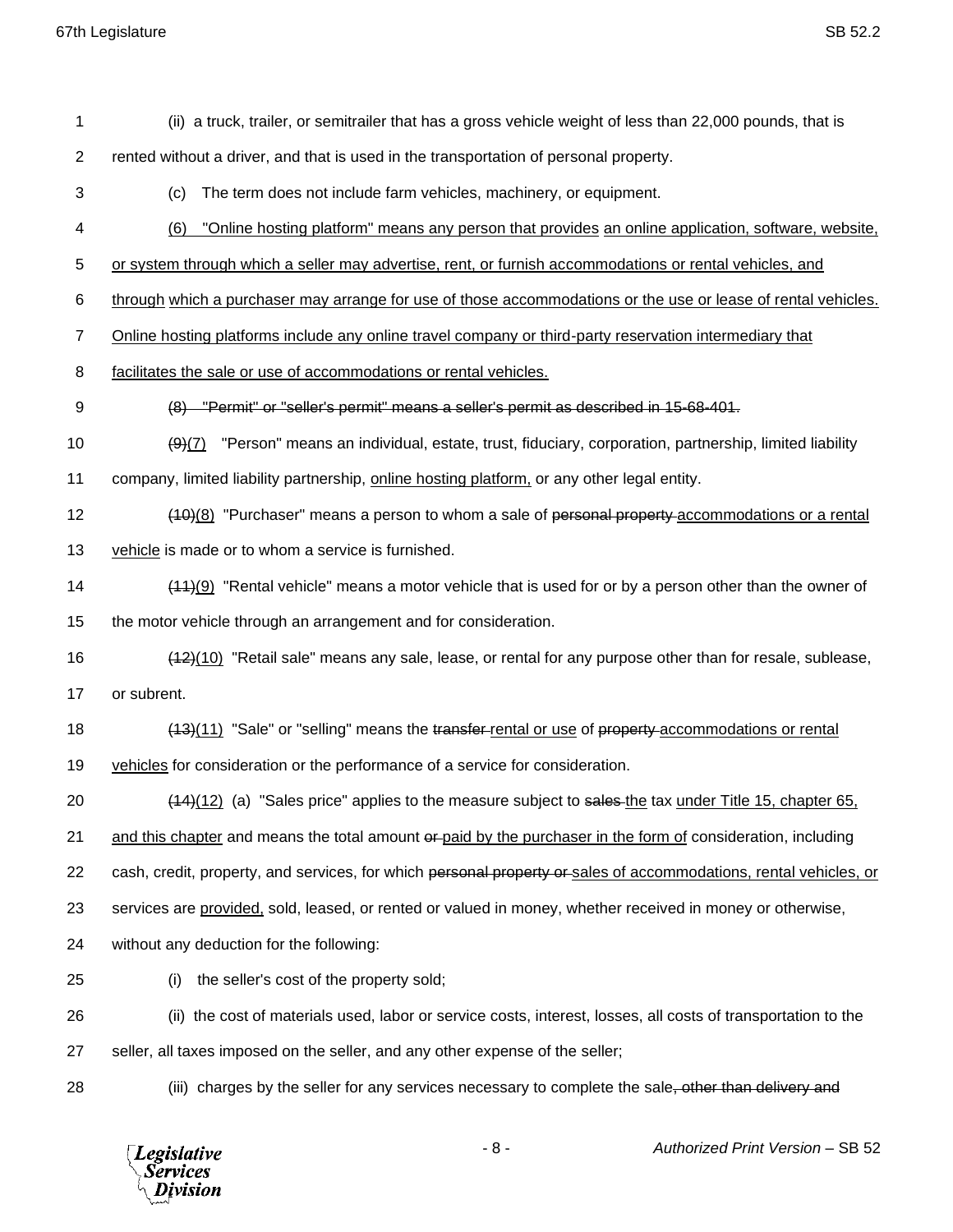| 1  | installation charges;                                                                                                |
|----|----------------------------------------------------------------------------------------------------------------------|
| 2  | (iv) delivery charges; or                                                                                            |
| 3  | installation charges;<br>(v)                                                                                         |
| 4  | (vi) the value of exempt personal property given to the purchaser when taxable and exempt personal                   |
| 5  | property have been bundled together and sold by the seller as a single product or piece of merchandise; and          |
| 6  | (vii) credit for any trade-in.                                                                                       |
| 7  | The amount received for charges listed in subsections $(14)(a)(iii)(12)(a)(ii)$ through $(14)(a)(iii)$<br>(b)        |
| 8  | $(12)(a)(v)$ are excluded from the sales price if they are separately stated on the invoice, billing, or similar     |
| 9  | document given to the purchaser and the charge is not subject to subsection (12)(e).                                 |
| 10 | The term does not include:<br>$\left($ G $\right)$                                                                   |
| 11 | (i) discounts, including cash, term, or coupons that are not reimbursed by a third party that are                    |
| 12 | allowed by a seller and taken by a purchaser on a sale;                                                              |
| 13 | (ii) interest, financing, and carrying charges from credit extended on the sale of personal property or              |
| 14 | services if the amount is separately stated on the invoice, bill of sale, or similar document given to the           |
| 15 | purchaser; or                                                                                                        |
| 16 | (iii) any taxes legally imposed directly on the consumer that are separately stated on the invoice, bill of          |
| 17 | sale, or similar document given to the purchaser.                                                                    |
| 18 | (d) In an exchange in which the money or other consideration received does not represent the value                   |
| 19 | of the property or service exchanged, sales price means the reasonable value of the property or service              |
| 20 | exchanged.                                                                                                           |
| 21 | (e) When the sale of property or services is made under any type of charge or conditional or time-                   |
| 22 | sales contract or the leasing of property is made under a leasing contract, the seller or lessor shall treat the     |
| 23 | sales price, excluding any type of time-price differential, under the contract as the sales price at the time of the |
| 24 | sale.                                                                                                                |
| 25 | THE TERM DOES NOT INCLUDE:<br>(C)                                                                                    |
| 26 | (1)<br>CHARGES FOR MEALS, TRANSPORTATION, ENTERTAINMENT, OR ANY OTHER SIMILAR CHARGES; OR                            |
| 27 | ANY TAXES LEGALLY IMPOSED DIRECTLY ON THE CONSUMER THAT ARE SEPARATELY STATED ON THE<br>(11)                         |
| 28 | INVOICE, BILL OF SALE, OR SIMILAR DOCUMENT GIVEN TO THE PURCHASER.                                                   |

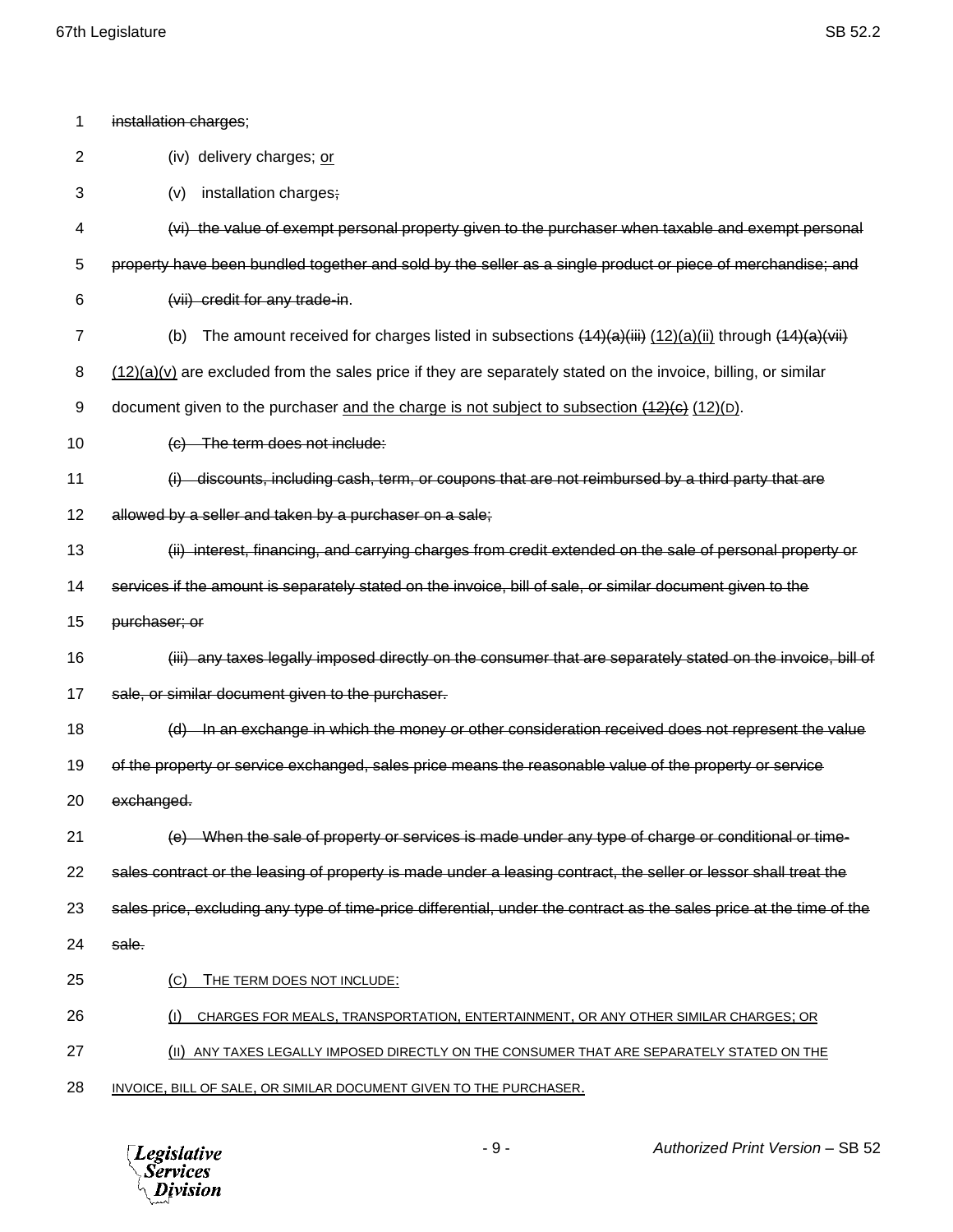| 1              | $\overline{6}$ (D) Unless specifically excluded, sales price includes any separate mandatory charge or fee that a   |
|----------------|---------------------------------------------------------------------------------------------------------------------|
| $\overline{c}$ | purchaser must pay to use-FACILITATE THE SALE OR RENTAL OF the accommodations or rental vehicle, including a        |
| 3              | fee or a service, commission, or other charge that-BY an online hosting platform receives to facilitate the sale or |
| 4              | rental.                                                                                                             |
| 5              | $(15)(13)$ "Sales tax" and "use tax" mean the applicable tax imposed by 15-68-102.                                  |
| 6              | (16)(14) "Seller" means a person that makes sales, leases, or rentals of personal property or services              |
| 7              | sells-MAKES SALES OF accommodations or rental vehicles, including an online hosting platform.                       |
| 8              | $(47)(15)$ (a) "Service" means an activity that is engaged in for another person for consideration and              |
| 9              | that is distinguished from the sale or lease of property accommodations or rental vehicles. Service includes        |
| 10             | activities performed by a person for its members or shareholders an online hosting platform.                        |
| 11             | In determining what a service is, the intended use, principal objective, or ultimate objective of the<br>(b)        |
| 12             | contracting parties is irrelevant.                                                                                  |
| 13             | (16) "Short-term rental" means any individually or collectively owned single-family house or dwelling               |
| 14             | unit or any unit or group of units in a condominium, cooperative, or timeshare, or owner-occupied residential       |
| 15             | home that is offered for a fee for 30 days or less.                                                                 |
| 16             | "Short-term rental marketplace" means a person that provides a platform through which a seller or<br>(17)           |
| 17             | the authorized agent of the seller offers a short-term rental to an occupant.                                       |
| 18             | (18) "Timeshare" means any facility for which multiple parties or individuals own a right to use the                |
| 19             | facility, for lodging purposes, and these parties or individuals do not hold claim to ownership of the physical     |
| 20             | property.                                                                                                           |
| 21             | (18) "Use" or "using" includes use, consumption, or storage, other than storage for resale or for use               |
| 22             | solely outside this state, in the ordinary course of business."                                                     |
| 23             |                                                                                                                     |
| 24             | NEW SECTION. Section 8. Short-term rental marketplace registration -- collection of tax. (1) A                      |
| 25             | short-term rental marketplace shall register with the department of revenue for collection, reporting, and          |
| 26             | payment of the tax provided for in Title 15, chapter 65, and this chapter on short-term rentals due from sellers    |
| 27             | on any sale facilitated by the short-term rental marketplace.                                                       |
| 28             | A short-term rental marketplace shall collect, report, and pay taxes imposed by Title 15, chapter<br>(2)            |



- 10 - *Authorized Print Version* – SB 52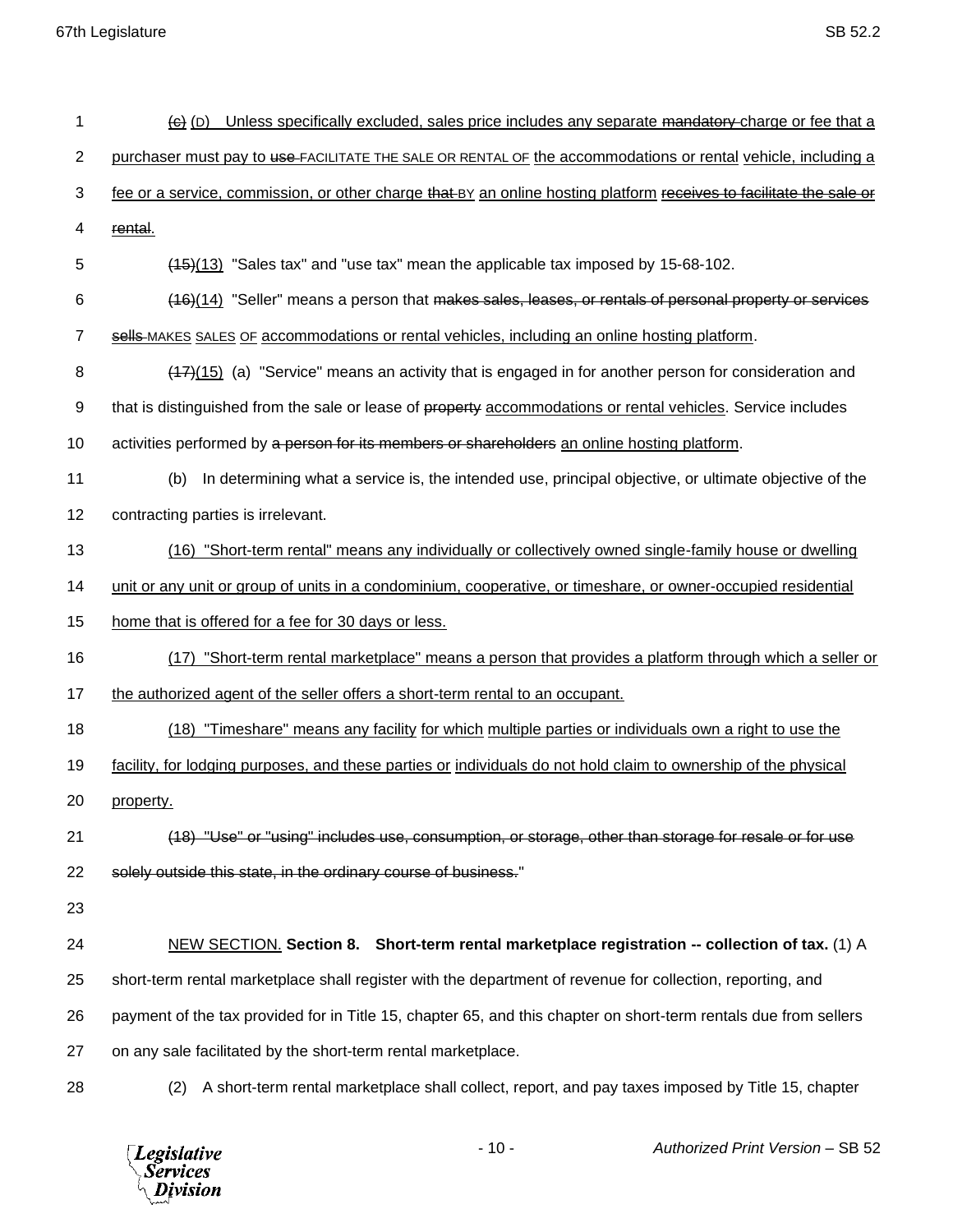65, and this chapter. (3) The tax collected under Title 15, chapter 65, and this chapter, is on the sales price, as defined in 15-68-101. (4) Unless approved to do otherwise by the department, a short-term rental marketplace selling accommodations at two or more short-term rentals shall file a separate return for each separate short-term rental if each separate short-term rental is in a different city, county, or tourism region. **Section 9.** Section 15-68-502, MCA, is amended to read: "**15-68-502. Returns -- payment -- authority of department.** (1) (a) Except as provided in subsection (2), on or before the last day of the month following the calendar quarter in which the transaction subject to the tax imposed by this chapter occurred, a return, on a form provided by the department, and payment of the tax for the preceding quarter must be filed with the department. (b) Each person engaged in business within this state or using property or services within this state that are subject to tax under this chapter shall file a return. (c) A person making retail sales at two or more places of business shall file a separate return for each 16 separate place of business. (d) The payment of the tax on the gross receipts must include any tax on the sales 17 price or baserental charge that is collected at the time of reservation unless the purchaser cancels the reservation or fails to appear for the reservation and the seller refunds the sales price to the purchaser for thecanceledor unfilled reservation in the same quarter in which the sales price was collected. The seller may apply to the departmentof revenue for the remitted tax portion of thecanceledreservation if the refund is shown to be in a later quarter. (2) A person who has been issued a seasonal seller's permit shall file a return and pay the tax on the date or dates set by the department. (3) (a) For the purposes of the sales tax or use tax, a return must be filed by: (i) a retailer required to collect the tax; and (ii) a person that: (A) purchases any items the storage, use, or other consumption of which is subject to the sales tax or use tax; and

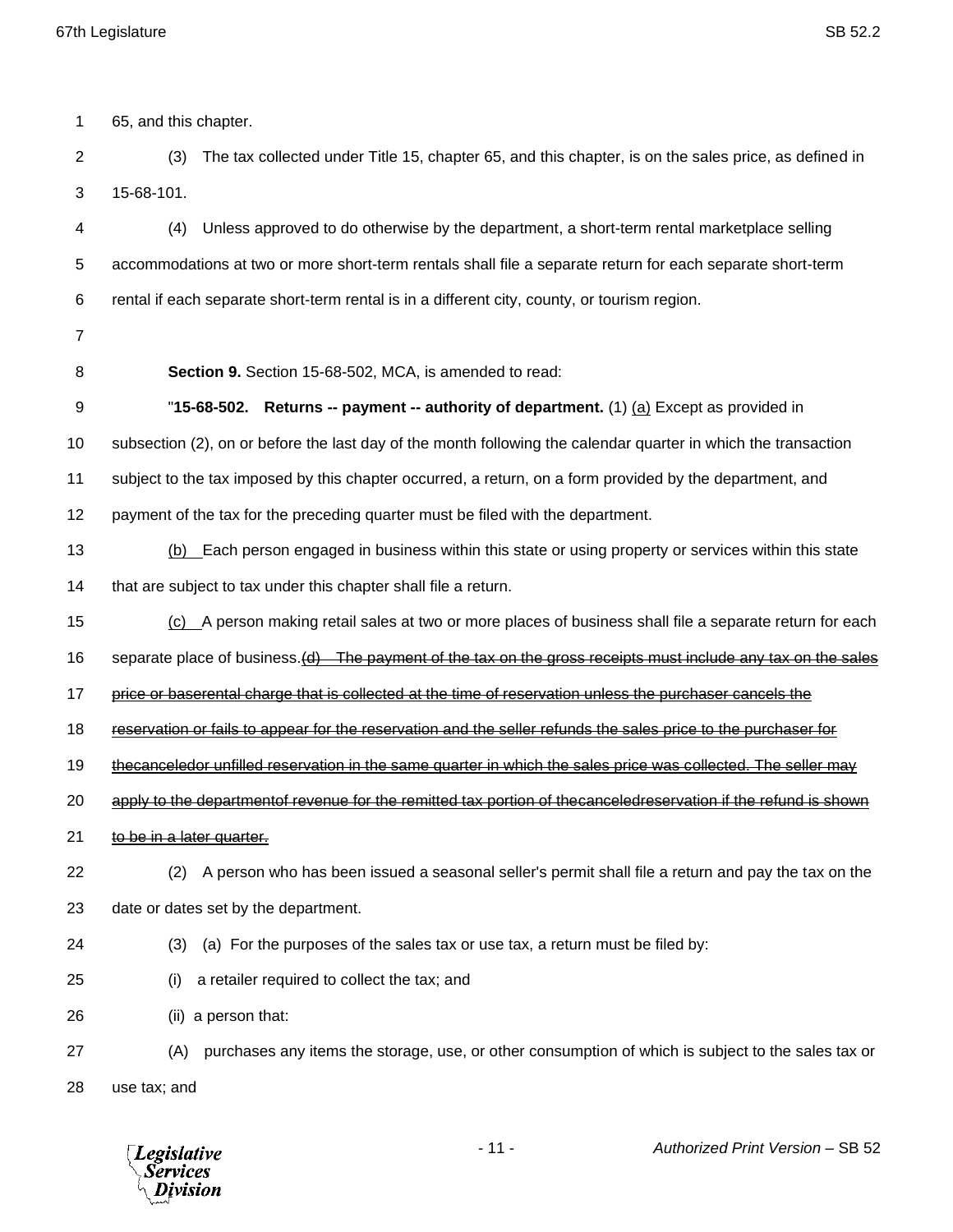(B) has not paid the tax to a retailer required to pay the tax. (b) Each return must be authenticated by the person filing the return or by the person's agent authorized in writing to file the return. (4) (a) A person required to collect and pay to the department the taxes imposed by this chapter shall keep records, render statements, make returns, and comply with the provisions of this chapter and the rules prescribed by the department. Each return or statement must include the information required by the rules of the department. (b) For the purpose of determining compliance with the provisions of this chapter, the department is authorized to examine or cause to be examined any books, papers, records, or memoranda relevant to making a determination of the amount of tax due, whether the books, papers, records, or memoranda are the property of or in the possession of the person filing the return or another person. In determining compliance, the department may use statistical sampling and other sampling techniques consistent with generally accepted auditing standards. The department may also: (i) require the attendance of a person having knowledge or information relevant to a return; (ii) compel the production of books, papers, records, or memoranda by the person required to attend; (iii) implement the provisions of 15-1-703 if the department determines that the collection of the tax is or may be jeopardized because of delay; (iv) take testimony on matters material to the determination; and (v) administer oaths or affirmations. (5) Pursuant to rules established by the department, returns may be computer-generated and electronically filed." **Section 10.** Section 76-8-103, MCA, is amended to read: "**76-8-103. Buildings for lease or rent -- exemptions.** (1) A building created for lease or rent on a single tract is exempt from the provisions of this part if: (a) the building is in conformance with applicable zoning regulations adopted pursuant to Title 76, chapter 2, parts 1 through 3, provided that the zoning contains the elements of 76-8-107; or (b) when applicable zoning regulations are not in effect:



- 12 - *Authorized Print Version* – SB 52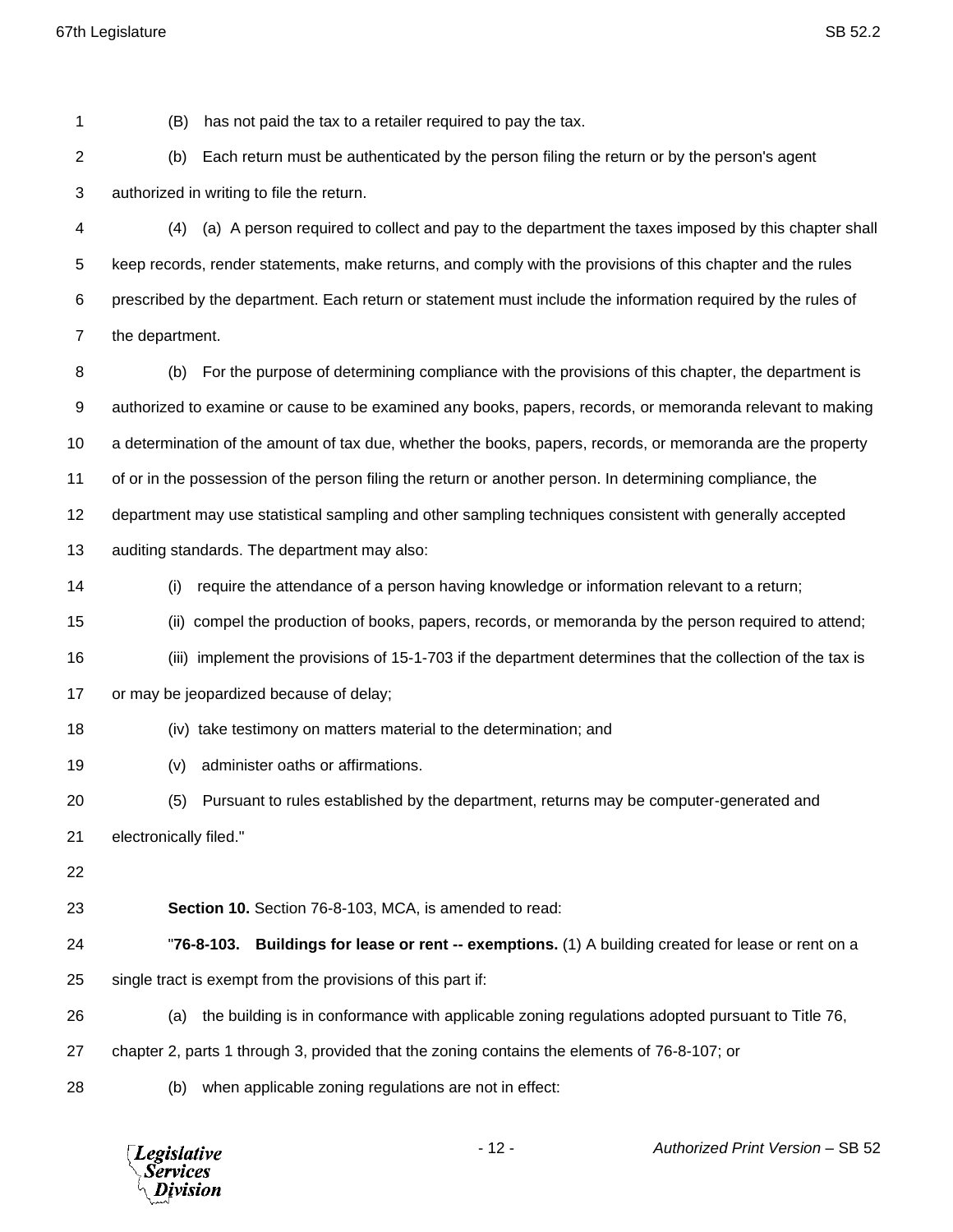| 1              | the building was in existence or under construction before September 1, 2013;<br>(i)                                |
|----------------|---------------------------------------------------------------------------------------------------------------------|
| $\overline{c}$ | (ii) the building is a facility provides accommodations as defined in 45-65-104 15-68-101 that is are               |
| 3              | subject to the lodging facility use tax under Title 15, chapter 65, except for recreational camping vehicles or     |
| 4              | mobile home parks;                                                                                                  |
| 5              | (iii) the building is created for lease or rent for farming or agricultural purposes;                               |
| 6              | (iv) the building is not served by water and wastewater and will not be leased or rented;                           |
| 7              | the building is served by water and wastewater and the landowner records a notarized declaration<br>(v)             |
| 8              | with the clerk and recorder of the county in which the property is located stating that the proposed building will  |
| 9              | not be leased or rented. The declaration recorded pursuant to this subsection $(1)(b)(v)$ runs with the land and is |
| 10             | binding on the landowner and all subsequent landowners and successors in interest to the property. The              |
| 11             | declaration must include but is not limited to:                                                                     |
| 12             | the name and address of the landowner;<br>(A)                                                                       |
| 13             | a legal description of the tract upon which the proposed building will be located; and<br>(B)                       |
| 14             | a specific description of the building on the tract of record.<br>(C)                                               |
| 15             | Any building that is exempt under subsection (1) from the provisions of this part and that is or will<br>(2)        |
| 16             | be served by water or wastewater must be in compliance with the provisions of 76-8-106.                             |
| 17             | The exemption provided in subsection $(1)(b)(i)$ is limited to the first three buildings created for<br>(3)         |
| 18             | lease or rent on a single tract."                                                                                   |
| 19             |                                                                                                                     |
| 20             | NEW SECTION. Section 11. Notification to tribal governments. The secretary of state shall send a                    |
| 21             | copy of [this act] to each federally recognized tribal government in Montana.                                       |
| 22             |                                                                                                                     |
| 23             | NEW SECTION. Section 12. Codification instruction. [Section 8] is intended to be codified as an                     |
| 24             | integral part of Title 15, chapter 68, and the provisions of Title 15, chapter 68, apply to [section 8].            |
| 25             |                                                                                                                     |
| 26             | NEW SECTION. Section 13. Saving clause. [This act] does not affect rights and duties that                           |
| 27             | matured, penalties that were incurred, or proceedings that were begun before [the effective date of this act].      |
| 28             |                                                                                                                     |